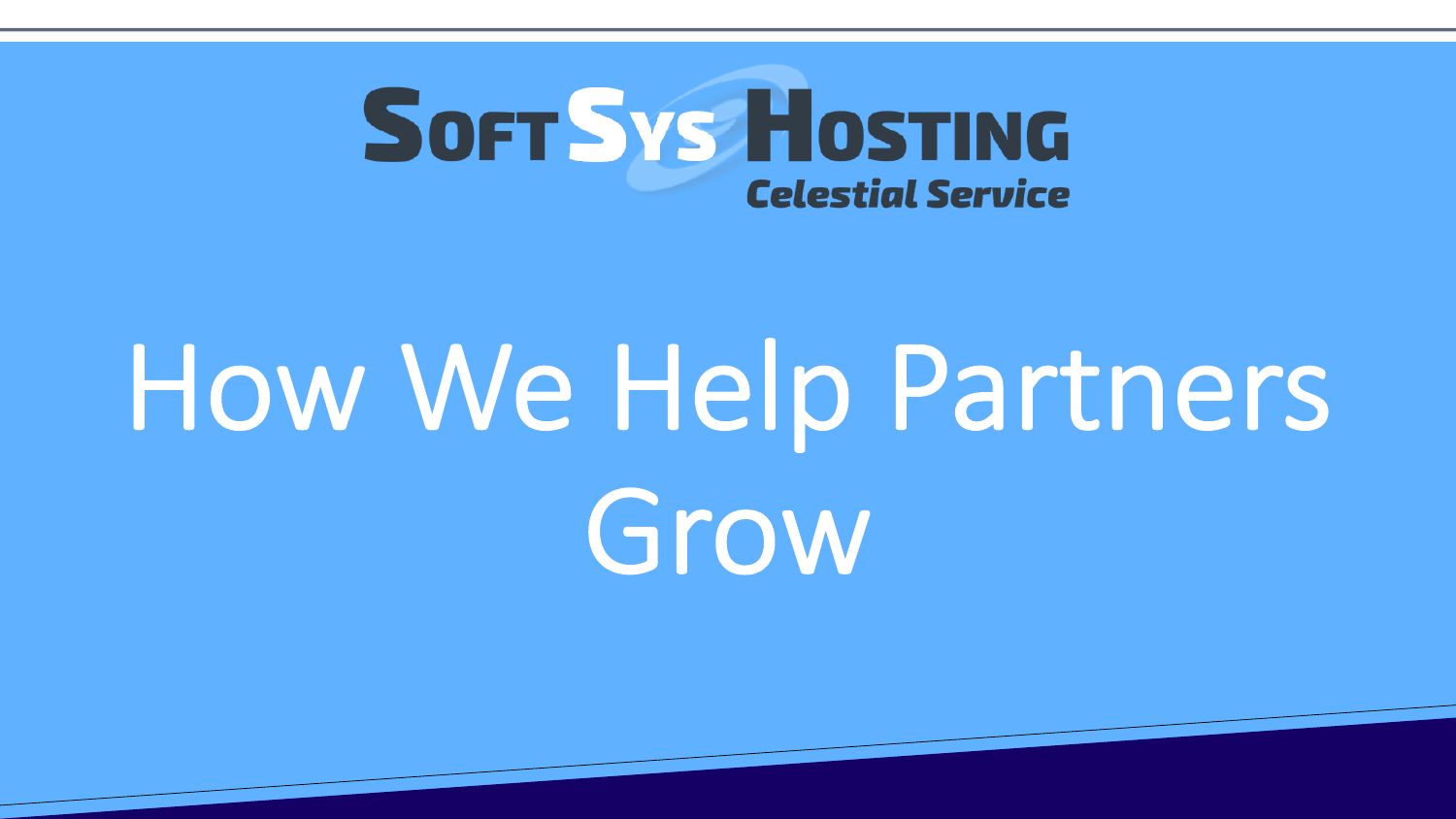## Ancillary Challenges of SaaS Software Delivery Companies

- **Designing / Architecting** infrastructure that works best for you.
- Select **Infrastructure / Cloud provider** that is best suited for your use case (features, budget, location, efficiency, security, compliance, etc.).
- Creating resources on infrastructure / cloud provider (VM's, Database, Storage, etc.)
- **Securing** your cloud resources (network / permissions / database access / etc.)

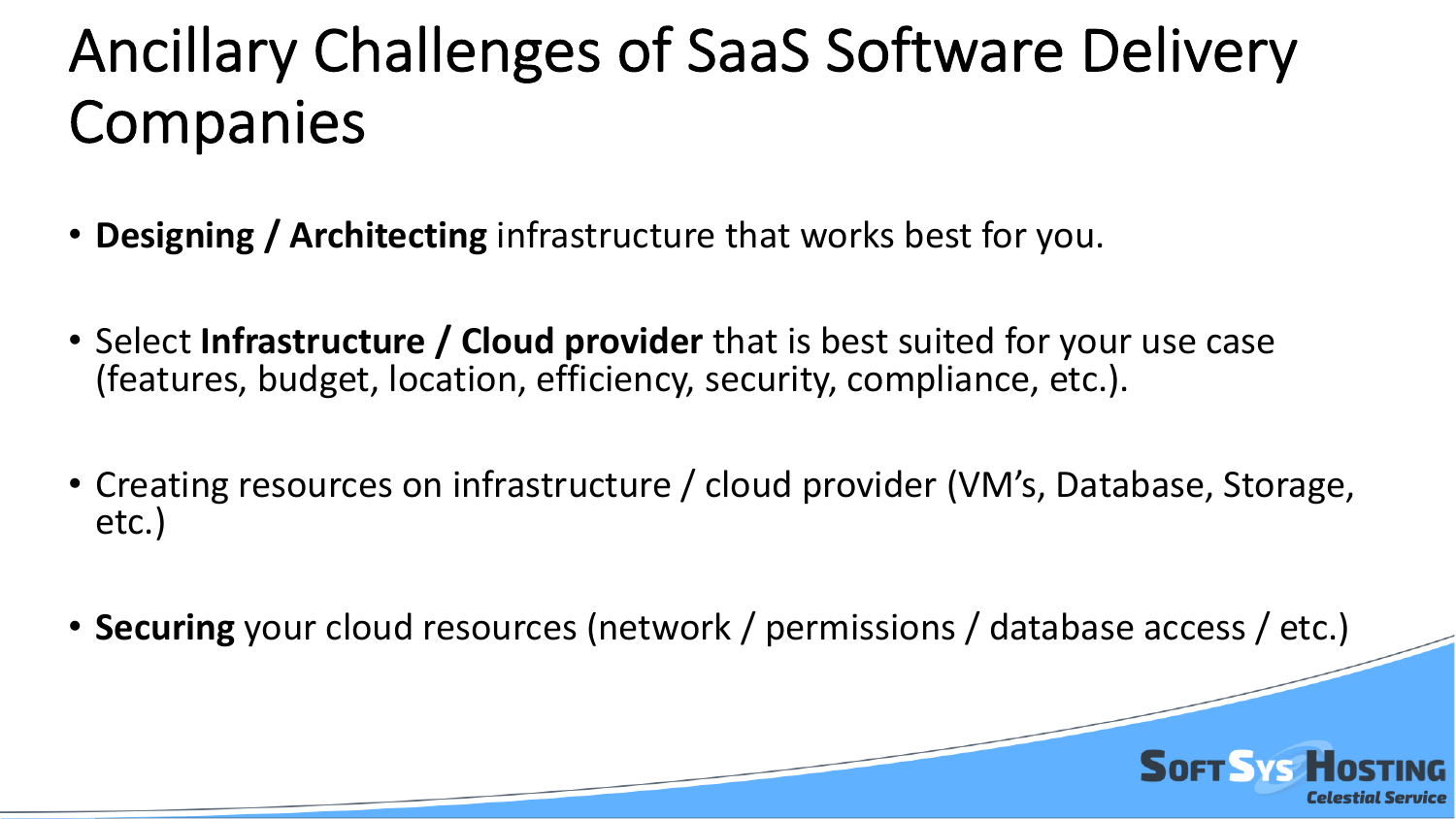# Ancillary Challenges of SaaS Software Delivery Companies…

- **Optimizing** cloud resources for best efficiency (performance & cost) and **Scalability**.
- Setting up for **Failover + Backup + Disaster Recovery** (yes, you need this even on big names like AWS, Azure, Google, etc. as they have failed / had outages as well).
- Implementing measures to **Secure your SaaS software access** (Web Application Firewall, DoS Protection, Database Protection, etc.) along with **Speeding up** your software - delivery of media, static resources (CDN, etc)

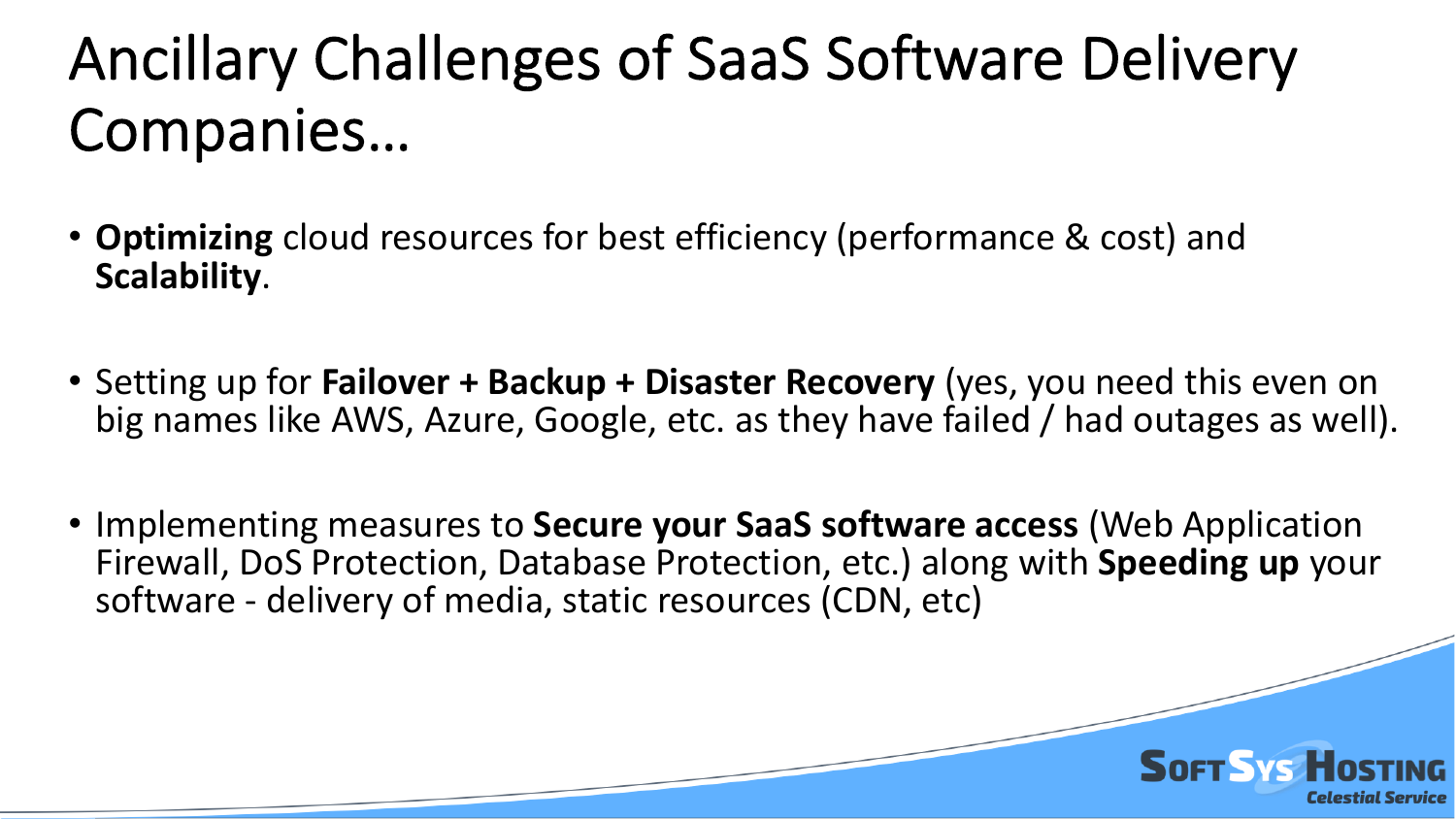#### SoftSys' Partner Value Proposition

- Your own **Dedicated or Extended Cloud & Infra management team**. You concentrate on core of your business – which is SaaS software development & it's sale while we handle & manage your Cloud & Hosted Infrastructure professionally (and 24/7).
- Your own **24/7 Manned Helpdesk** Our tech team can handle helpdesk requests & issues from your end customers for issues related Cloud & Infra issues on 24/7 basis. You no longer need to have 24/7 team to provide immediate support to your end users.
- Your **Cloud & Infra monitored 24/7** We will monitor your setup 24/7 through automated ways to ensure that it runs optimally & securely; thus delivering exceptional customer experience globally. In case something breaks, we will proactively work on it to fix it.

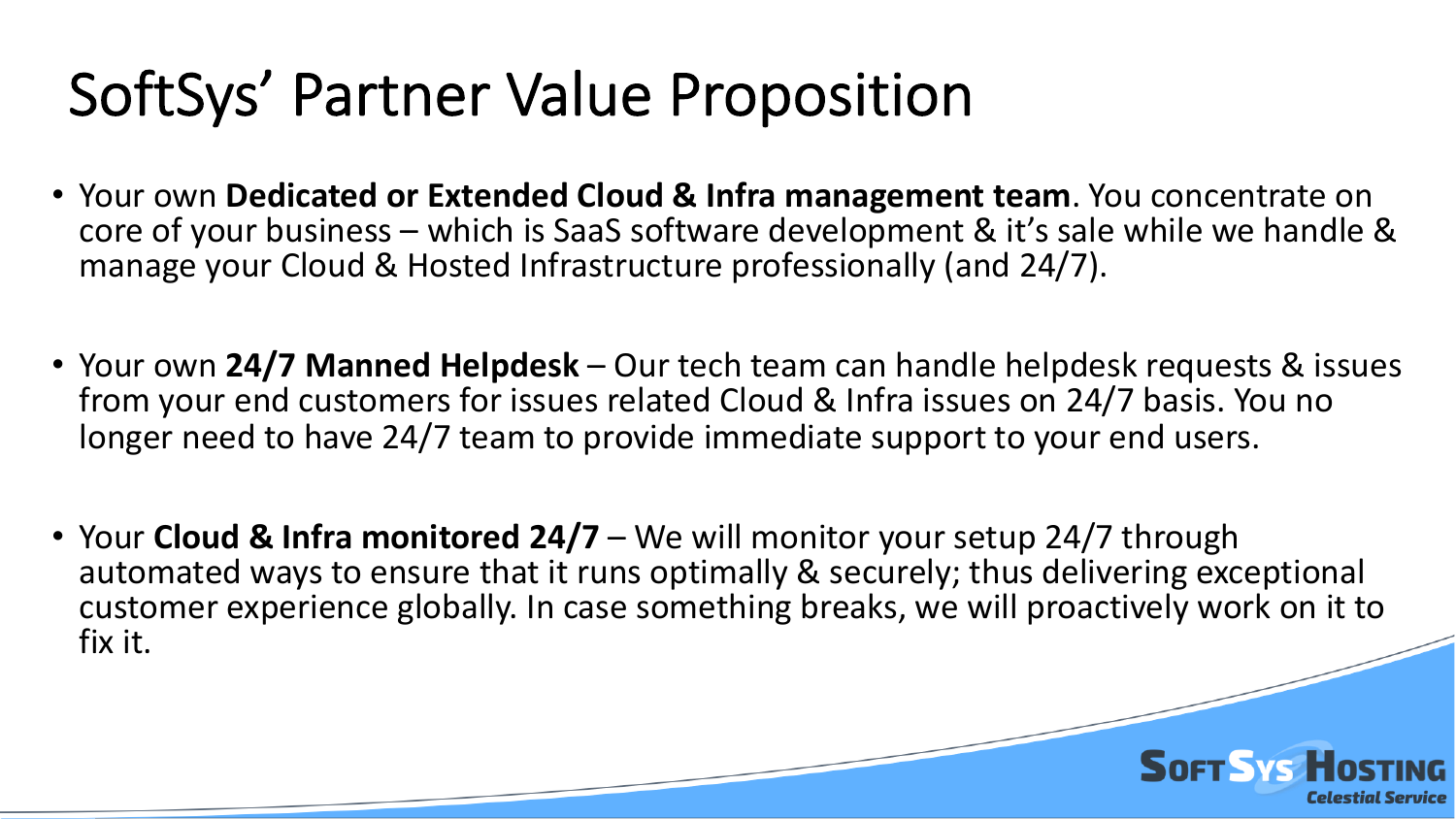#### SoftSys' Partner Value Proposition…

- We will build a **Scalable solution** for your business your only task will be to bring new customers & let current customers expand; we will take care of backend to ensure that it is scalable to your needs.
- **Cloud / Infrastructure of your choice** We will support you irrespective of your Cloud / Infra provider. We have experts of **AWS / Azure / Google / Alibaba** cloud and can even provide custom infra in our data centers.
- **End to End Support** We will work with you in designing, architecting, implementing, supporting, maintaining, updating, securing your setup we will be available in entire process to ensure that we build a robust, secure & scalable setup for your needs.

**SOFT SYS HOS** 

**Celestial Service**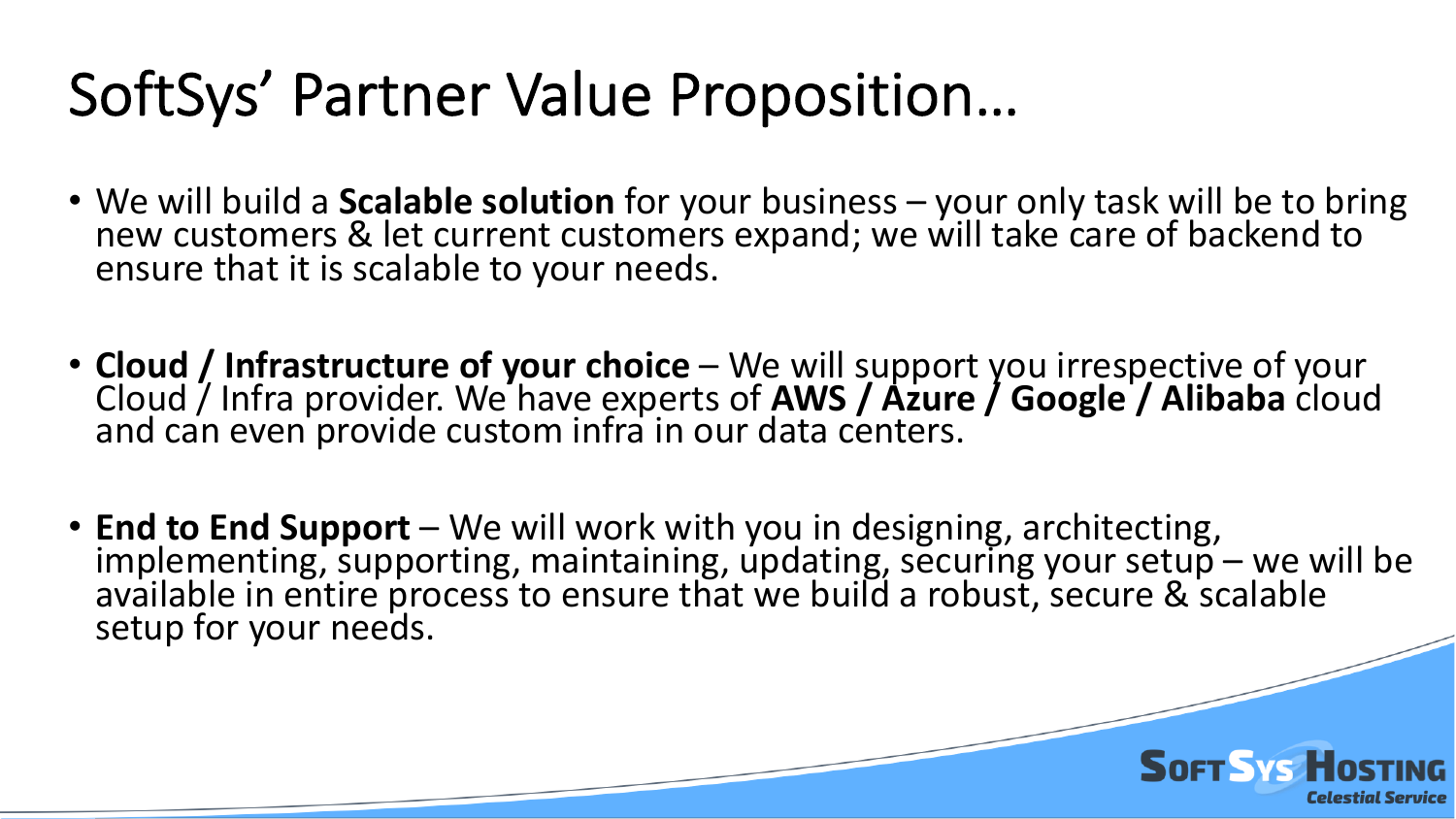# Why SoftSys?

- **Vast Experience** We have been in business since 2006 and serving customers 24/7 to address their cloud & IT challenges. We can foresee any upcoming problems & can help you avoid them pro-actively.
- **Tailor-made solution** We understand that each business has different needs -<br>hence we work closely with each customer of ours to understand their business challenges & work out a custom solution that is best for them & addresses their challenges.
- Vast Expertise We have wonderful team of technical people and hence we can<br>provide you with wide range of technology support irrespective of operating<br>system flavor (Linux / Windows), roles / features (Web / Database

**SOFT SYS HO** 

**Celestial Service**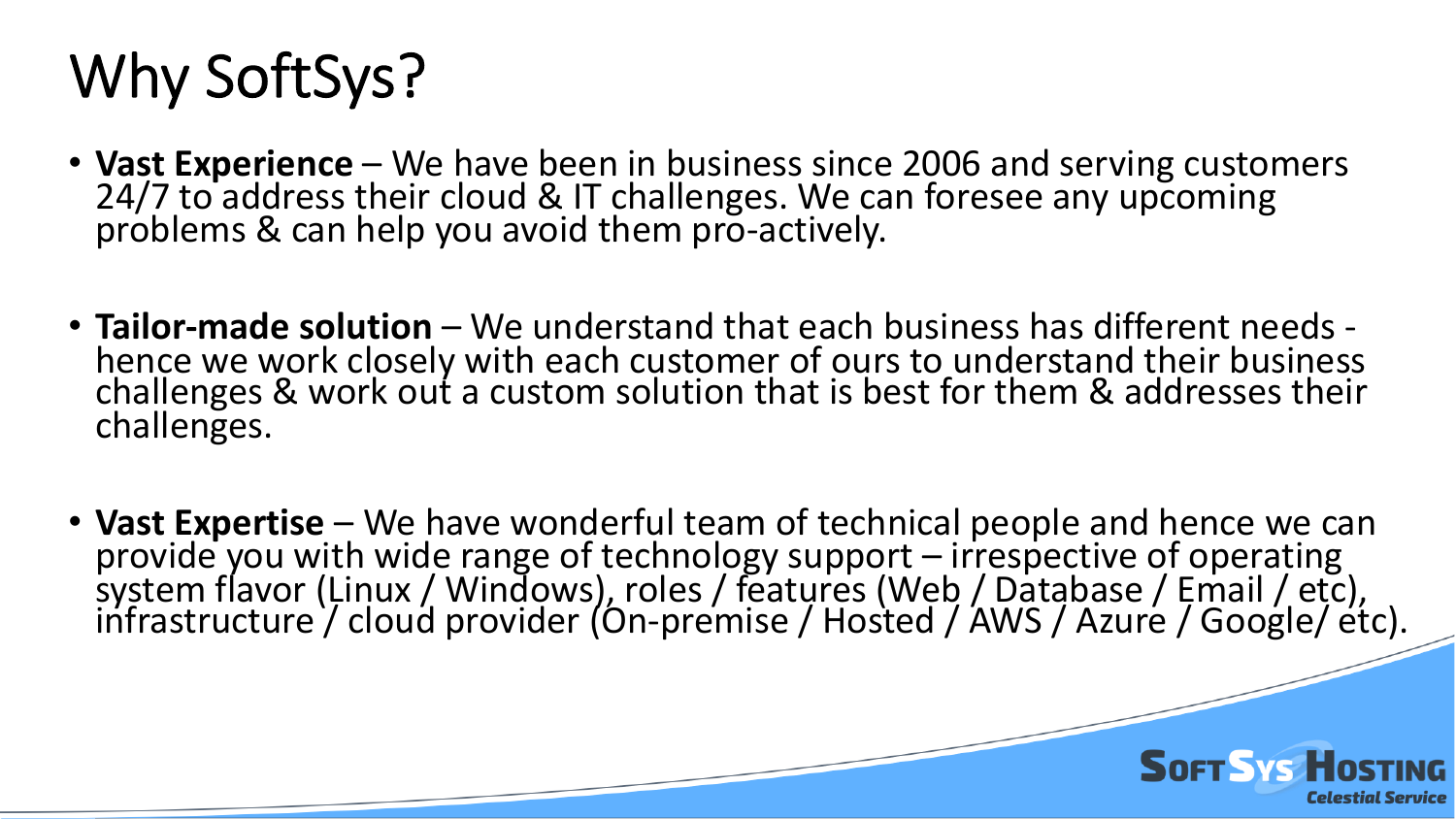## Why SoftSys?...

- **Our Ideology** We are infused with 4 main ideologies Honesty, Transparency, Dedication & Accountability. These are keys to our success.
- Our Partner (& not customer) We treat each of our clients as our partners – we are eager to learn about your business so that we can help you improve upon it and provide technological assistance to help you grow. We understand that we will grow only when our partners will grow!